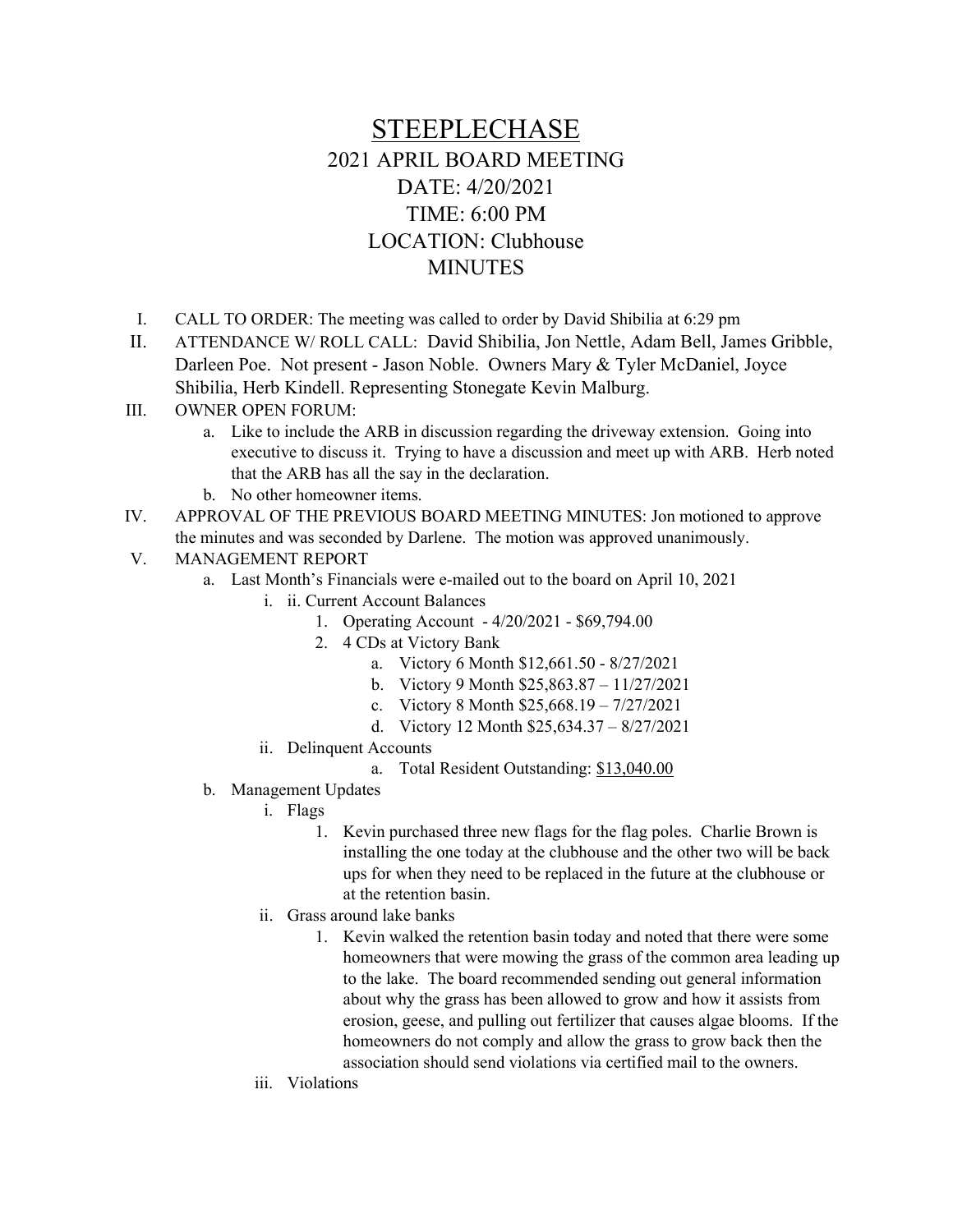- 1. Kevin noted that the violation numbers are much lower than they were in the previous two years. The biggest item Kevin is seeing is in regard to Trash Cans being left out on the property.
- iv. Rentals
	- 1. Rentals have started up again. There was a small issue with the heat not working for one rental, but Kevin Smith found a switch to turn the heat back on.
- v. Improvement applications
	- 1. Kevin noted that the association is receiving one improvement application every  $4 - 5$  days since the year began.
- vi. Pool Opening
	- 1. Kevin received a communication that day regarding the pools. Essentially Kentucky is not changing the way they opened the pools last year. There will be a limited number of individuals that will be allowed to be at the pool at one time. People should social distance (6ft apart) and use masks if that is not possible. Provide sanitization at the front entry door and encourage that people wash their hands.

## VI. OLD BUSINESS:

- a. Sediment Removal
	- i. Sediment removal has steadily been moving forward. They've completed the first phase where they've widened out the banks and removed some of the sediment from the retention basin. Their next phase should be starting this summer.
- b. 8' Benches
	- i. Kevin noted on the map below the locations the board had been discussing. The board also talked about a location behind Winchester on the common area. The board motioned and approved that the benches go in the locations on the map listed below. The location with the double circles would be the spot that best meets their needs.
- c. Steeplechase Elementary
	- i. Kevin had talked to the elementary principle of Steeplechase and she was open to meeting with the board or coming to a meeting. The board requested that Kevin reach out to her and for her to pick some dates and times that would work for her after the 4th of July when things calm down from school closing and the early travel periods of summer vacations.
- d. Plaque box near flags
	- i. The board had a few different options for plaque boxes. They looked at the sizes of them and were also concerned about the location they would go in. They talked about making their own little shelter for it like you might see at a park or at a trail head. David said he would look into some of the different options.
- e. Aeration system
	- i. Kevin provided the three quotes for the aerators. The board had decided to not pursue the fountain at this time. The aeration systems that were provided in the pricing had two that were relatively close, but one that was almost double. The board asked what the horsepower was of the aeration systems. Kevin did not have the quotes in front of him, but could look them up for them. The board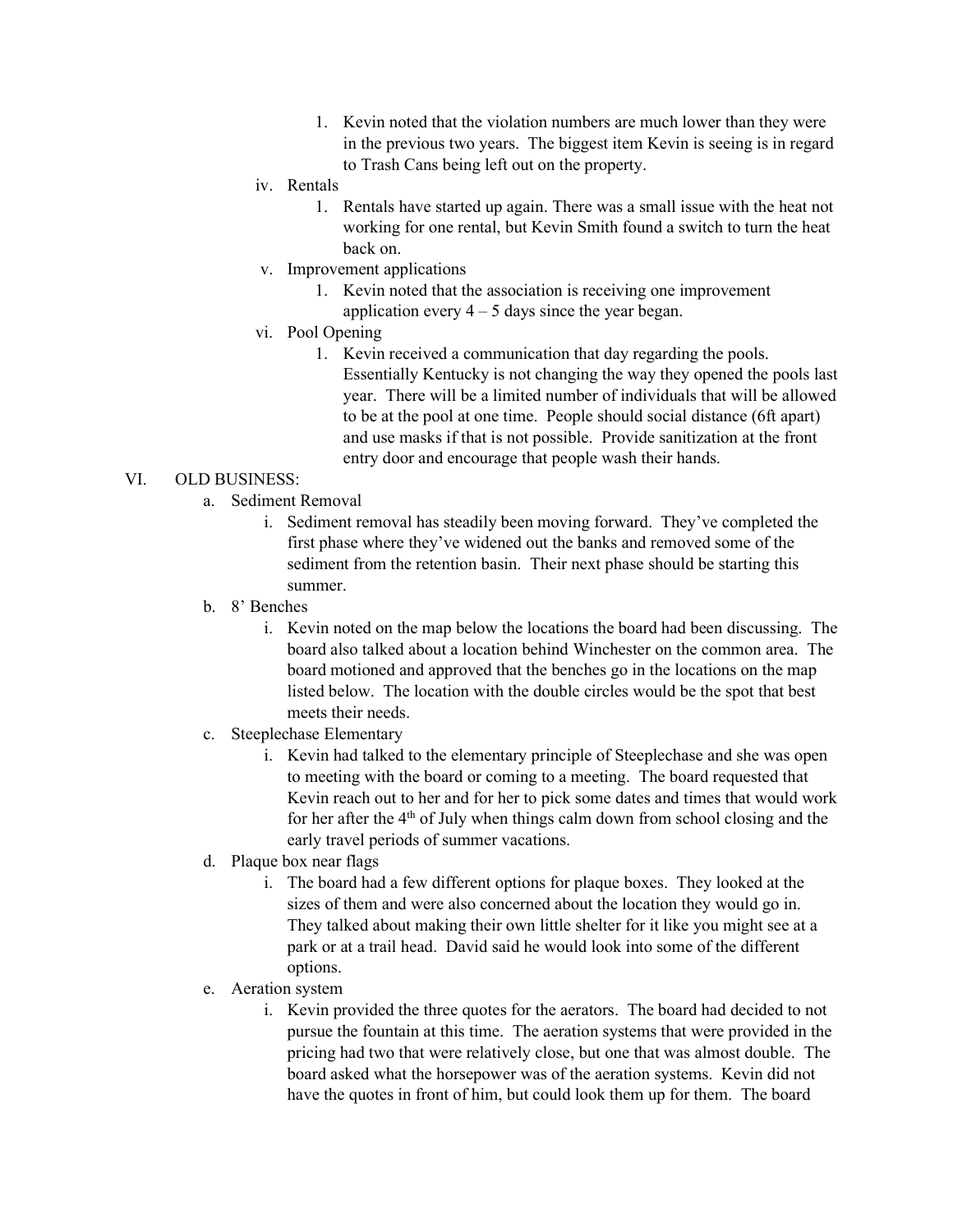requested that Kevin send the quotes to them via e-mail so they could look at them and compare if they were apples to apples or if one vendor was trying to bid too high, so they didn't get the work.

- f. Fish
	- i. The board had requested that they reduce the bid before from closet to 10k down to 5k. Kevin had provided that quote along with the addition of more grass carp to the mix so there was a mix of game fish and fish that would be beneficial for the retention basin. David asked how the fish were divided up and Kevin said that about 70% - 75% would be going into the large retention basin and 25% to 30% in the smaller retention basin due to the differing sizes. Adam motioned to approve the bid and David seconded the motion. The motion was approved unanimously.
- g. Electrical Around Pool
	- i. Kevin updated the board that the electrician had found the junction box. It was broken and appeared to be taking in water which is most likely the cause of the lights tripping the breaker. He was going to replace the junction box, rewire it, and take care of the lights at the pool. He should have that completed tomorrow.
- h. Speeding on Wynfair
	- i. There were no updates on the speeding at this time.
- i. Golf Carts Boone County
	- i. Adam was for the golf carts in the community. It would be a good way to keep them off the sidewalks and require homeowners have them at a proper standard. If there are issues, then they could call the police. The one area that they may need to address is putting up some signs that say golfcarts and other motorized vehicles are not allowed on the walking path. and think good to get them off the sidewalks. The board noted that people were already riding their golf carts in the community, so this will put some standards behind when they do drive them. Darlene noted that it also requires that people be licensed to drive the golf cards, so any person younger than 16 would not be allowed to drive them. Adam motioned to approve Steeplechase for use of Golf Carts once they have gone through the application process. Jon seconded the motion. David approved the motion and Darlene was opposed. The golf carts were approved 3 -1.
- j. Fence at Entryway damaged
	- i. Herb noted the meeting was to be tomorrow but was cancelled. He would follow up with the Nexus manager on where they are at with the insurance claim. Insurance doesn't want to pay for everything. The culvert is damaged too and that is where a large part of the sticker price comes from. Herb will follow up with the board regarding what he finds out.

## VII. NEW BUSINESS:

- a. Driveway Extensions Executive Discussion
	- i. The ARB made up of Herb Kindell, Jason Noble and Chris 'Skip' Groh had requested overall feedback regarding the driveway extensions with the board. Since that request Herb and Jason had denied the improvement application for a driveway extension for 11431 Wynfair. Jon asked to know more about the extensions and the ARB. The ARB can make exception at time if there is a reasonable cause or rational for the exception. The ARB is full at 3 members with Jason being the chair and Herb and Chris being committee members. The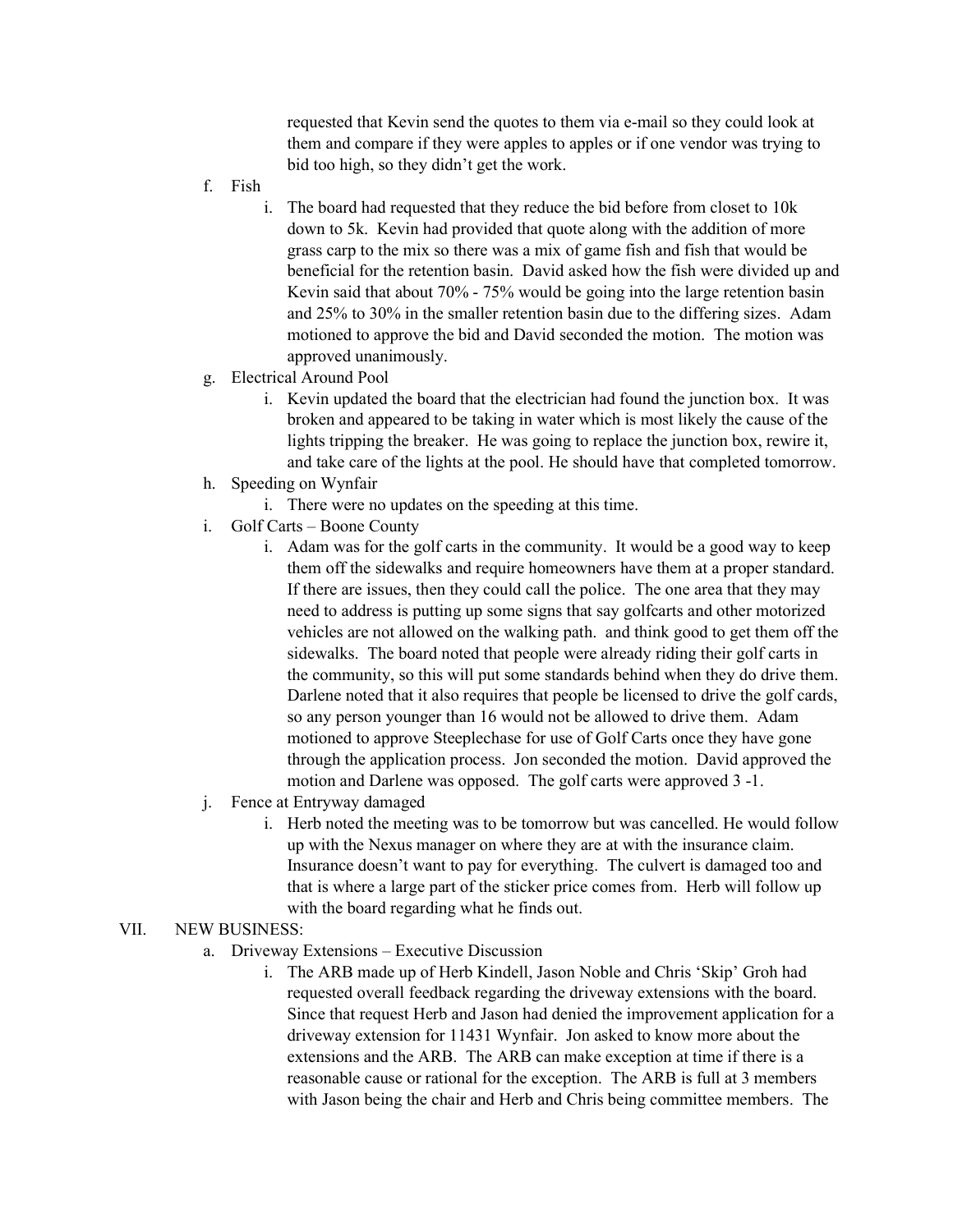board talked about homeowners and the recourse they would have if they received a denied improvement application. The homeowners could appeal the decision to the ARB. If it is denied and the homeowners still feel like they have a reasonable exception or improvement application, they can appeal again and that would go to the board.

- ii. The board and ARB discussed what homeowners have available on their lots and what the county requires. If homeowners have the property and it doesn't specifically say it is not allowed and is in line with county/zoning regulations, then there should be consideration in regards to the improvement. The argument against being that the aesthetic of the improvement may not bring cohesion to the rest of the community and that could have a negative effect. It's possible that it would create issues down the line for other ARBs, Boards, and the community as a whole and why this discussion is occurring. Some things in the community were grandfathered in and there are not the improvement documents to verify that it was approved or not approved. Jason noted via text that two wrongs don't make a right, or that they should continue to perpetuate approval of an improvement if it was wrong to begin with.
- iii. David recommended that ARB and board meet and what would be qualified for a driveway extension. Darlene pointed out this was similar to the trash enclosures. The board created criteria for the ARB to follow for something that would be approved versus something that would not be approved. David said he would reach out to everyone and try to set up a day and time for this to occur.
- iv. There was some discussion about what had been done in the past with the ARB and Darlene motion to move on and the board agreed to move onto the next item of business.
- b. Emergency Vehicles Exceptions
	- i. The board is looking at creating a Definition for emergency vehicles. Here is the definition as it is now: (The first part regarding the defining a commercial vehicle was not discussed) "Exceptions would be first responder emergency vehicle or a vehicle that obtains an exception from the board that requires immediate response to life/safety concerns. Written proof of profession, if not a government employed first responder (e.g. police, fire, EMS, etc.), would be required to be provided by the employer's management staff. Please note that the roadways of the community are not overseen by the HOA and are under the jurisdiction of Boone County."
	- ii. Darlene requested more time to think about the language. Currently she is not for it as it is, but wants the board to think about this before the next meeting more.
- c. Steeplechase Pool Rules
	- i. Kevin shared the pool rules as they are currently written for the pool. Kevin is getting Fast Signs to create a new sign. The board reviewed the rules and had a few changes they wanted to make:
		- 1. Move No Life Guard on Duty to top and make it standout. Kevin suggested that they make it red, bigger and underlined. The board agreed.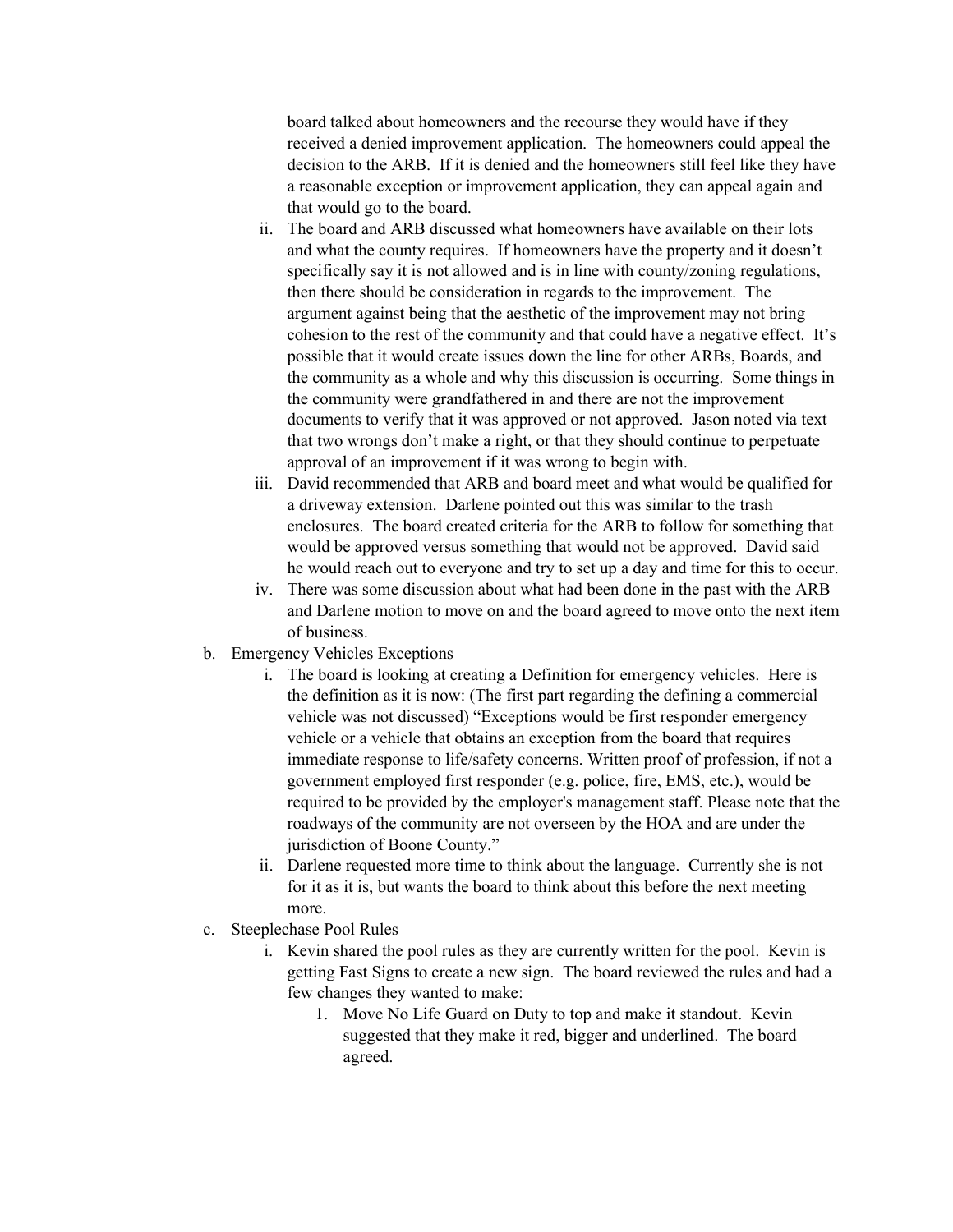- 2. The board looked at ages and noted that most ages for pools and needing an adult to be present/accompanied was 14. The board changed the age from 17 to 14.
- 3. The board requested that instead of glass bottles that there be no glass of any kind allowed.
- 4. The board combined rule #5 and #8 to say, "Pool area is for Steeplechase resident's and guests. All guests must be accompanied by a steeplechase resident. Limit of \_\_ guests per household. The board discussed how many guests were appropriate and they agreed that 4 seemed like a reasonable number.
- 5. They asked that there no running and no diving be added.
- 6. Kevin said he would make these changes on the proof and would send over the changed proof for the board to review.
- d. Fishing Tournament
	- i. There is a resident that is interested in holding a fishing tournament for the association and it would be only for Steeplechase residents. The board is for more activities in the community and asked Kevin to reach out and say that the board is for the tournament, but they would like some more details on the event. Kevin stated he would reach out to the resident.
- e. Moving the meeting date
	- i. The board discussed future meeting dates as Tuesdays were not always the best day for everyone, but after looking at the dates there was usually a board member that had a conflict with one day versus another. The board decided to keep the First Tuesday of the month for meetings for the time being.
- VIII. NEXT MEETING: The next meeting is scheduled for May 4<sup>th</sup>, 2021, 6 pm, at the clubhouse
- IX. ADJOURNMENT: The meeting was adjourned at 7:59 pm